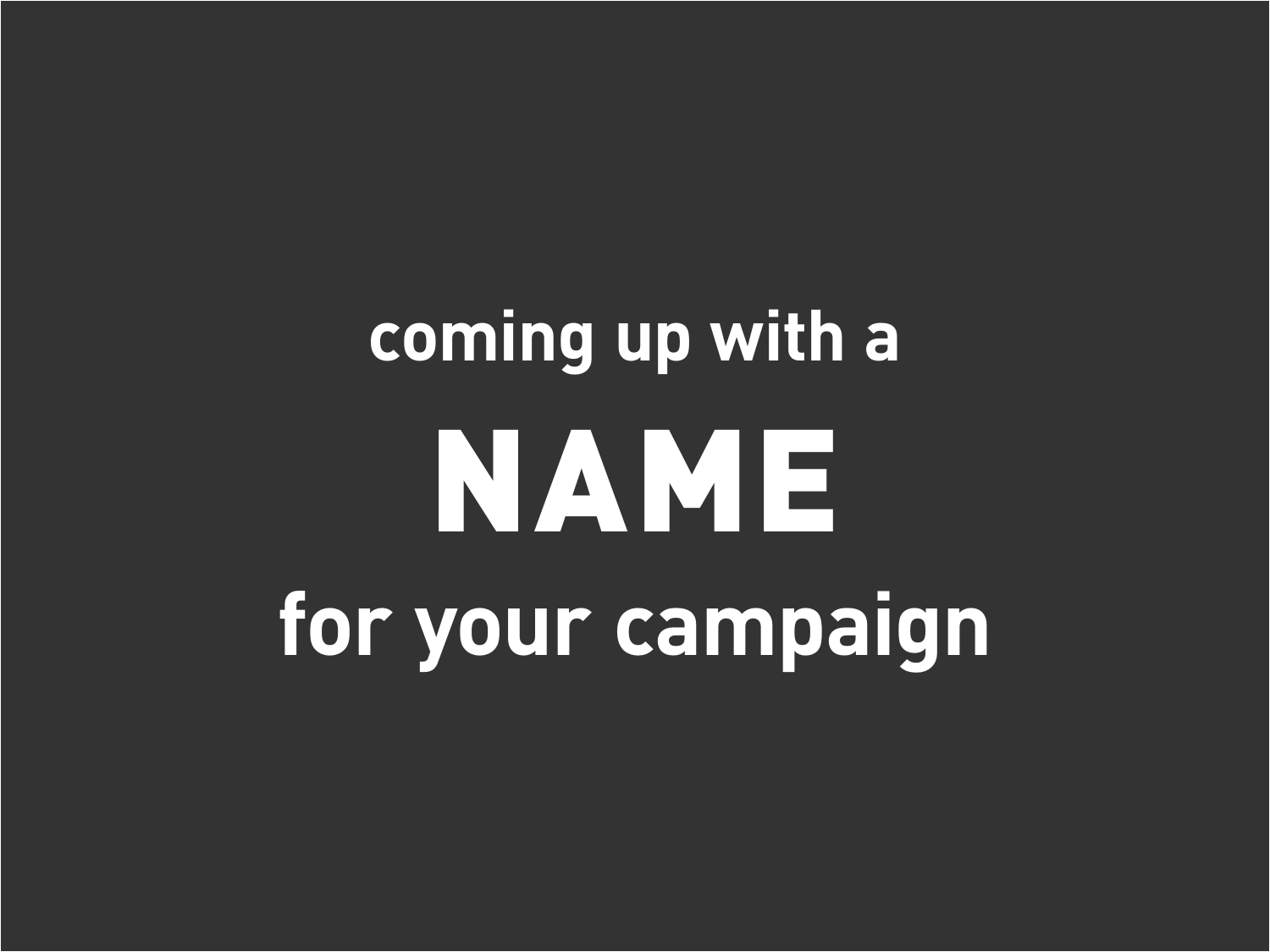

### **1 Unique and Unforgettable**

The name should be "sticky." Every campaign should stand out from the crowd, a catchy handle that will remain fresh and memorable over time.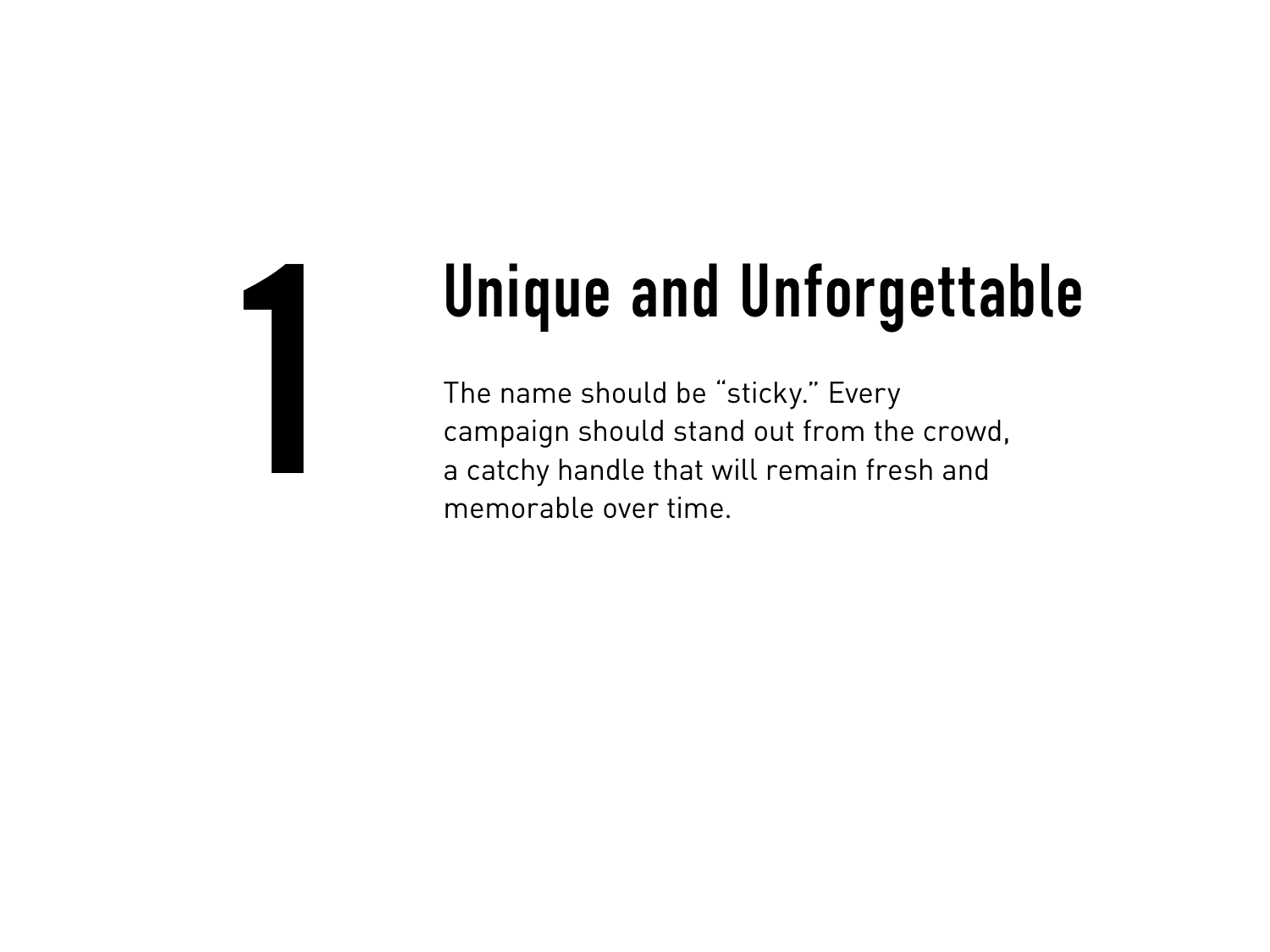

# **2 Avoid Unusual Spellings**<br>Stay with words that can easily be spelled.<br>Some unusual word spellings make a

Stay with words that can easily be spelled. Some unusual word spellings make a name stand out, but this can be trouble when people "Google'" it and can't find the campaign.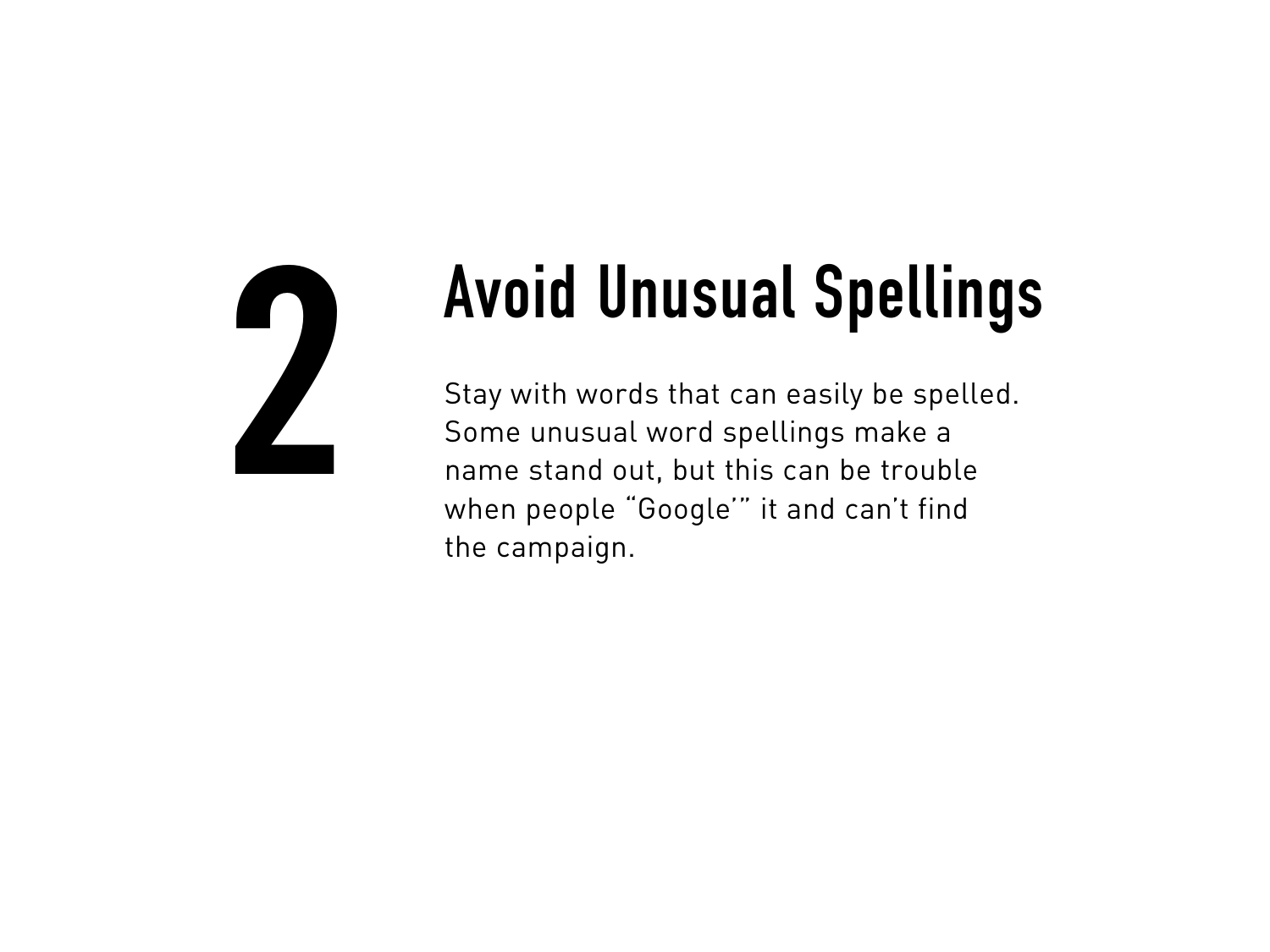

# **18 <b>Easy to Say and Remember**<br> **3** Forget made-up words and nonsense<br> **3 Easy to Say and honsense**

Forget made-up words and nonsense phrases. Make the name one that people can pronounce and remember easily. Skip acronyms, which mean nothing to most people. When choosing an identity for a campaign, simple and straightforward take much less time to successfully develop.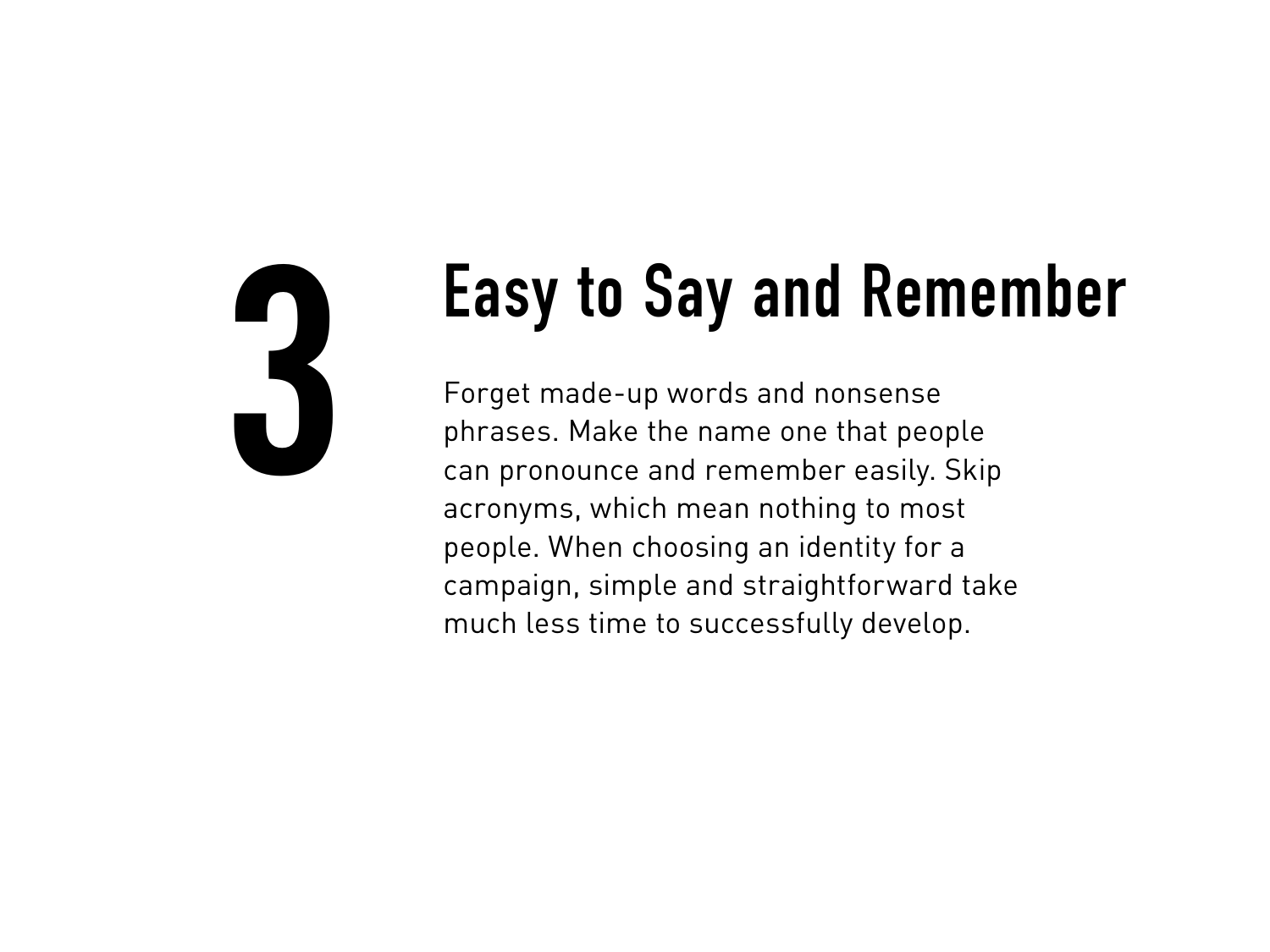

# **44 Keep it Simple<br>The shorter in length, the b<br>to two syllables. Avoid using**

The shorter in length, the better. Limit it to two syllables. Avoid using hyphens and other special characters.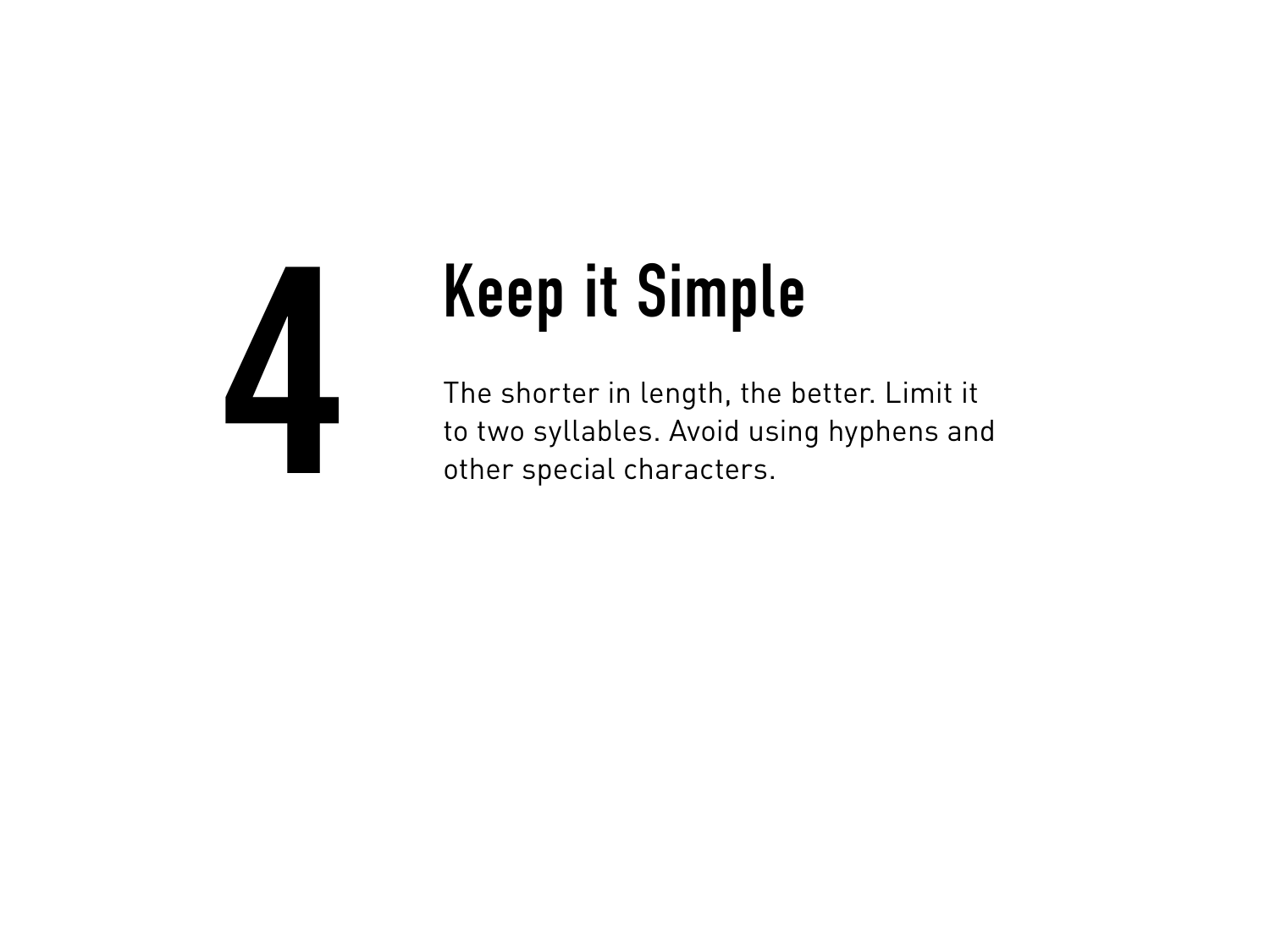**5 Give a Clue**<br>Try to adopt a name the information about wh

Try to adopt a name that provides some information about what the campaign is about. You're tagline will help with this, but the campaign will be stronger if you can come up with a name that describes what the campaign stands for.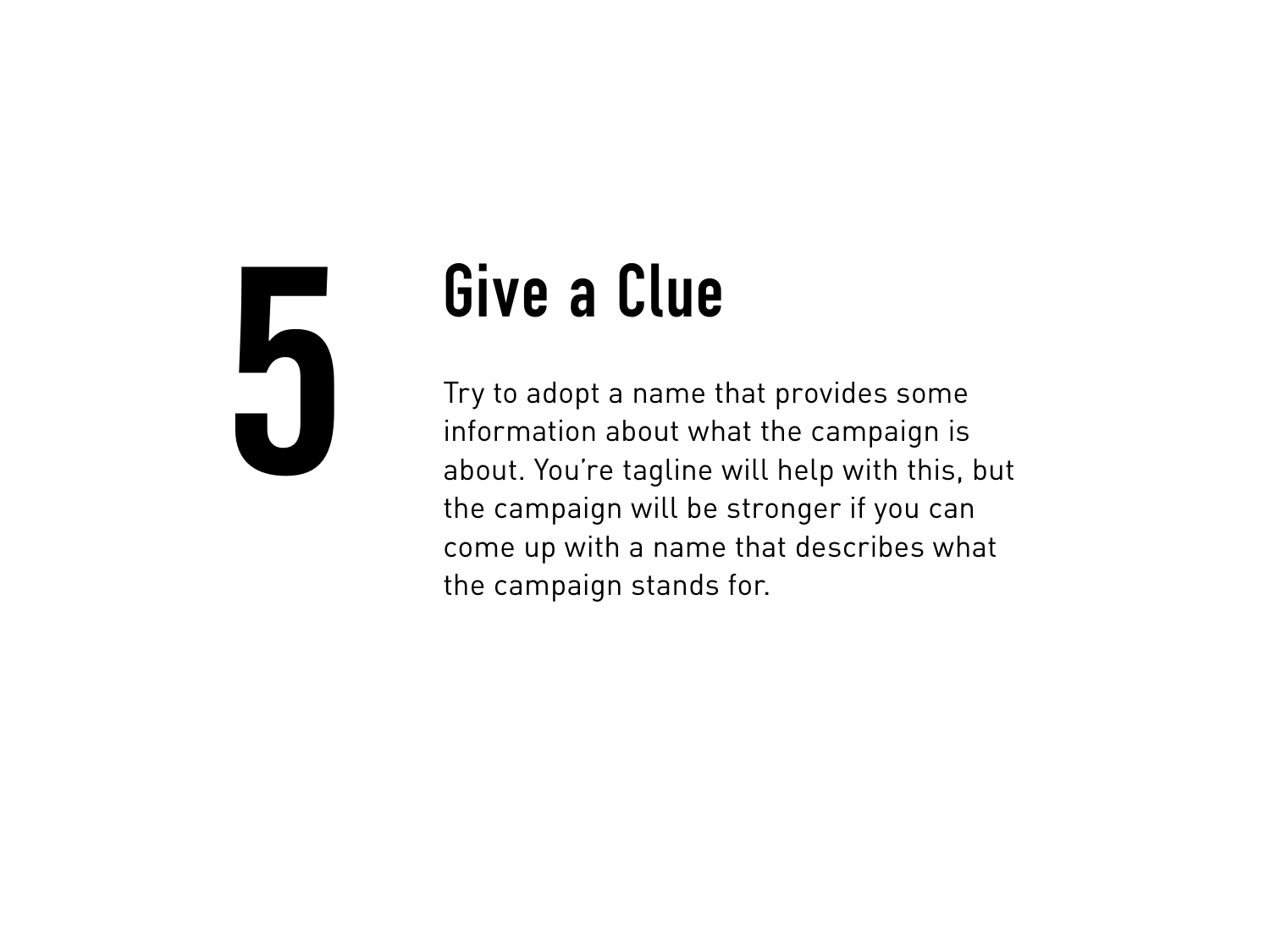

**6 6 Shop the Name Around**<br>Come up with a few different names and<br>try them out on the public. Ask questions Come up with a few different names and try them out on the public. Ask questions about the names to see if they give off the impression you desire.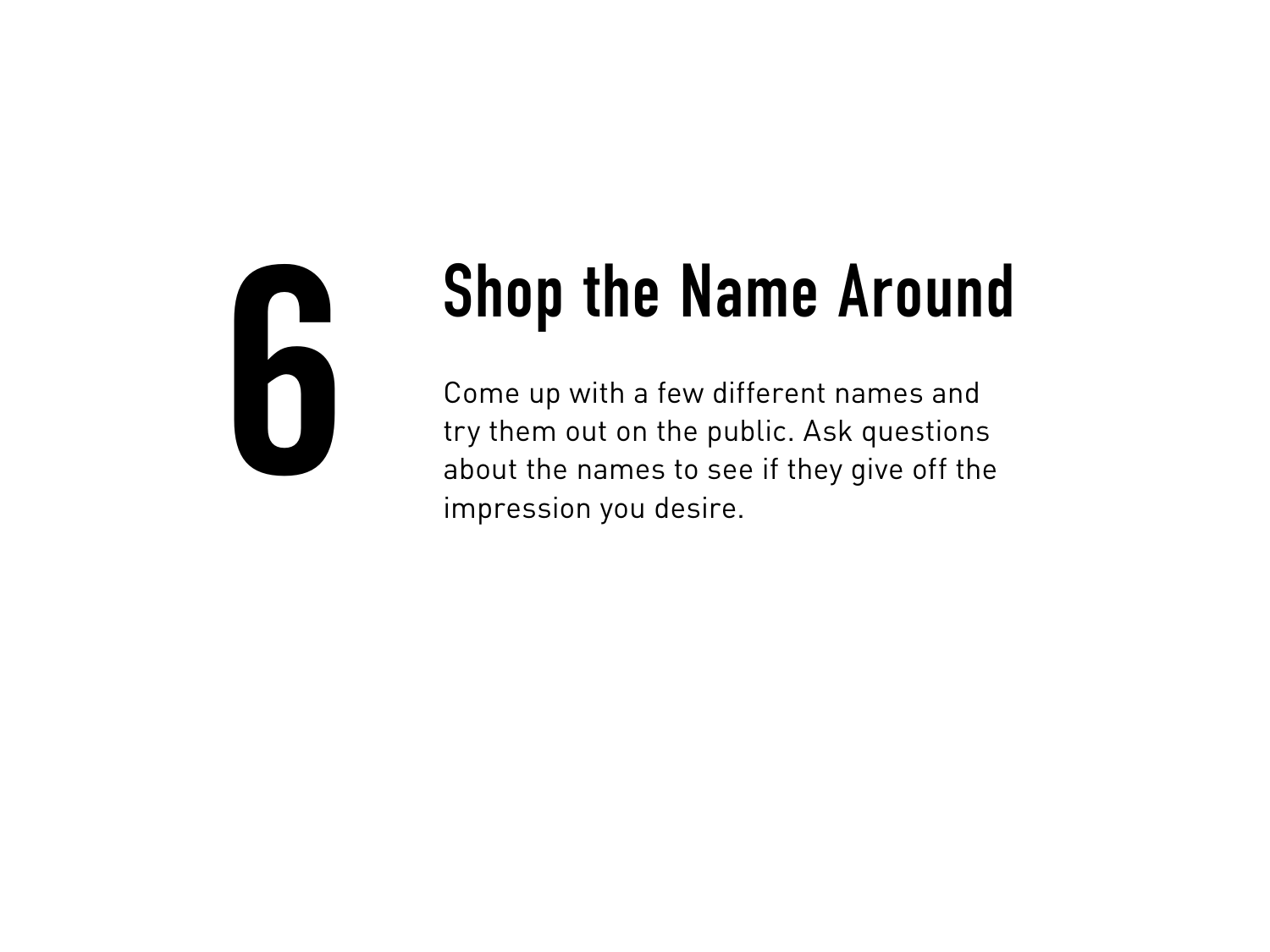#### **Your Turn**

Spend 15 minutes coming up with 25 names in your small group. We'll look at a few of your best ideas.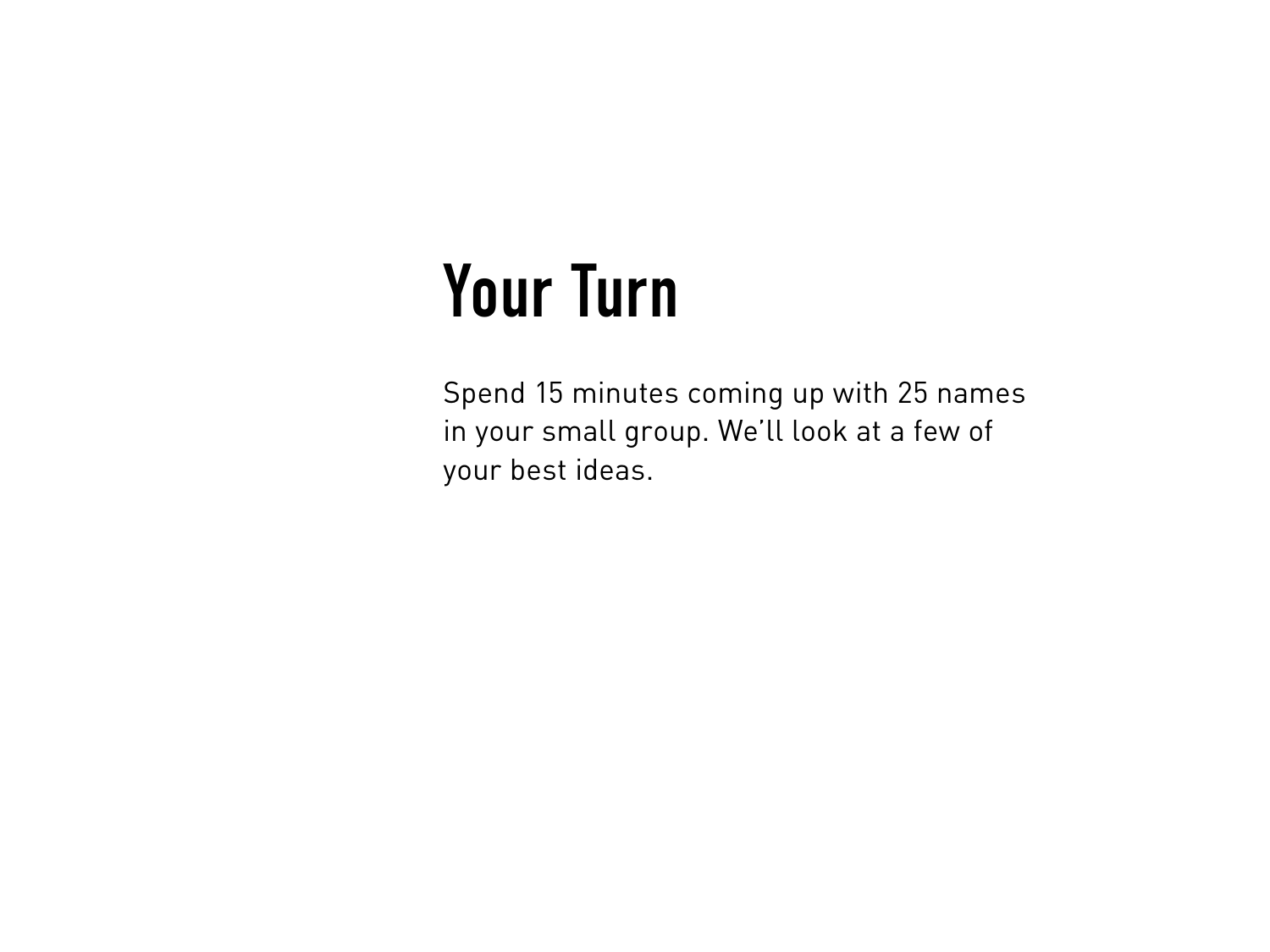- **1. Unique and Unforgettable**
- **2. Avoid Unusual Spellings**
- **3. Easy to Say and Remember**
- **4. Keep it Simple**
- **5. Give a Clue**
- **6. Shop the Name Around**